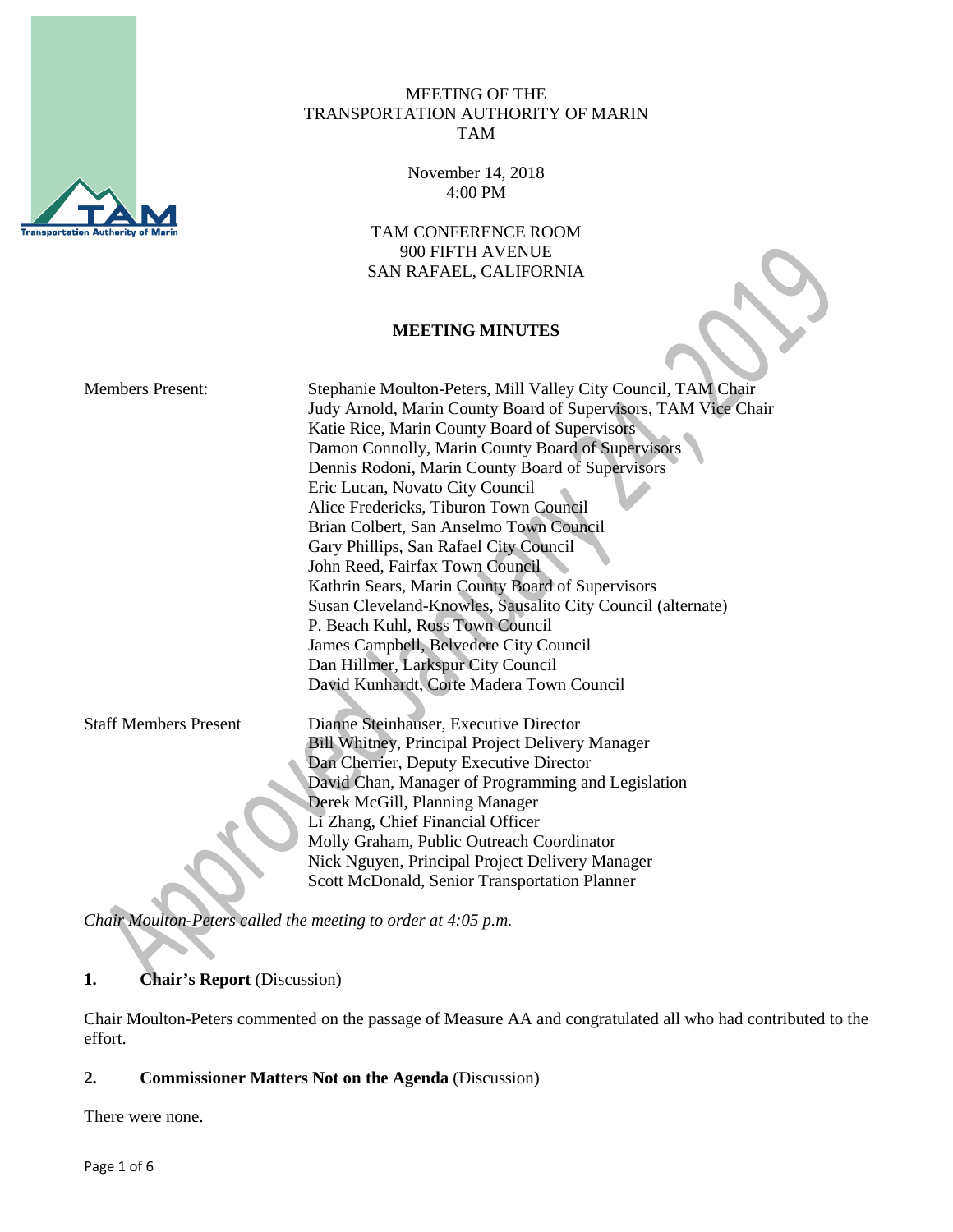#### **3. Executive Director's Report** (Discussion)

ED Steinhauser commented on four project applications being presented today for the Board's consideration for further submission to the Metropolitan Transportation Commission (MTC) to apply for funds from Regional Measure 3 (RM3). Also, on the agenda is a request for an advance of funds for the Crossing Guard program from the next year's tax revenue so that no crossing guards would be cut in January, and new crossing guard locations can be staffed as soon as possible in January 2019. She noted an upcoming MTC workshop on November 28 on CASA, the Bay Area region's new housing program. She reported on the elements of the CASA Compact which had been distributed to the TAM board and which MTC intends to vote on in late December, and ABAG in January 2019. She noted the strong possibility that allocation of future transportation funds may be conditioned on housing production. She added that this information has been shared with the city and town managers. ED Steinhauser reviewed the history of efforts taken to renew Measure A, voter approval as Measure AA, and congratulated all who contributed and assisted.

#### **5. Open Time for Public Expression**

Cindy Winter commented that she was pleased to see Item 6f related to the Lyft program and expressed hope that TAM would soon move forward with autonomous shuttles. She commented on other agencies implementing autonomous shuttles and hoped that TAM would implement an autonomous shuttle on a trial basis soon.

Carleen Cullen, Executive Director of Cool the Earth, expressed excitement for the passage of Measure AA. She commented on the results of the state election and stated CTE is eager to partner with local agencies to advance the transition to electric transportation. She stated that Marin has the opportunity to be a leader in electric transportation and become the lowest-emitting county in the state. She reported on CTE's goals for the next year to promote electric vehicles.

Jim Elias, Executive Director of the Marin County Bicycle Coalition, stated the election results show that the public believes in transportation innovation and more and better transportation options. He congratulated the board and staff. He also commented on the results of Proposition 6, Regional Measure 3, and Proposition 68 in Marin. He urged TAM to rely on this public support and take even more ambitious steps to reduce reliance on individual vehicles.

#### **4. Commissioner Reports** (Discussion)

a. Metropolitan Transportation Commission (MTC) Report

Commissioner Connolly reported on the positive results of the election. He looked forward to the discussions on the CASA process which will be publicized and active over the next several months.

b. Marin Transit Report

No report given.

c. SMART

Vice Chair Arnold reported on the extension of the SMART route to Larkspur. She also reported on the workshops collecting feedback from the first year of service and summarized statistics including 800,000 passengers and 10,000 bicycles served. She stated SMART looks forward to extending service to Larkspur and then on to Windsor.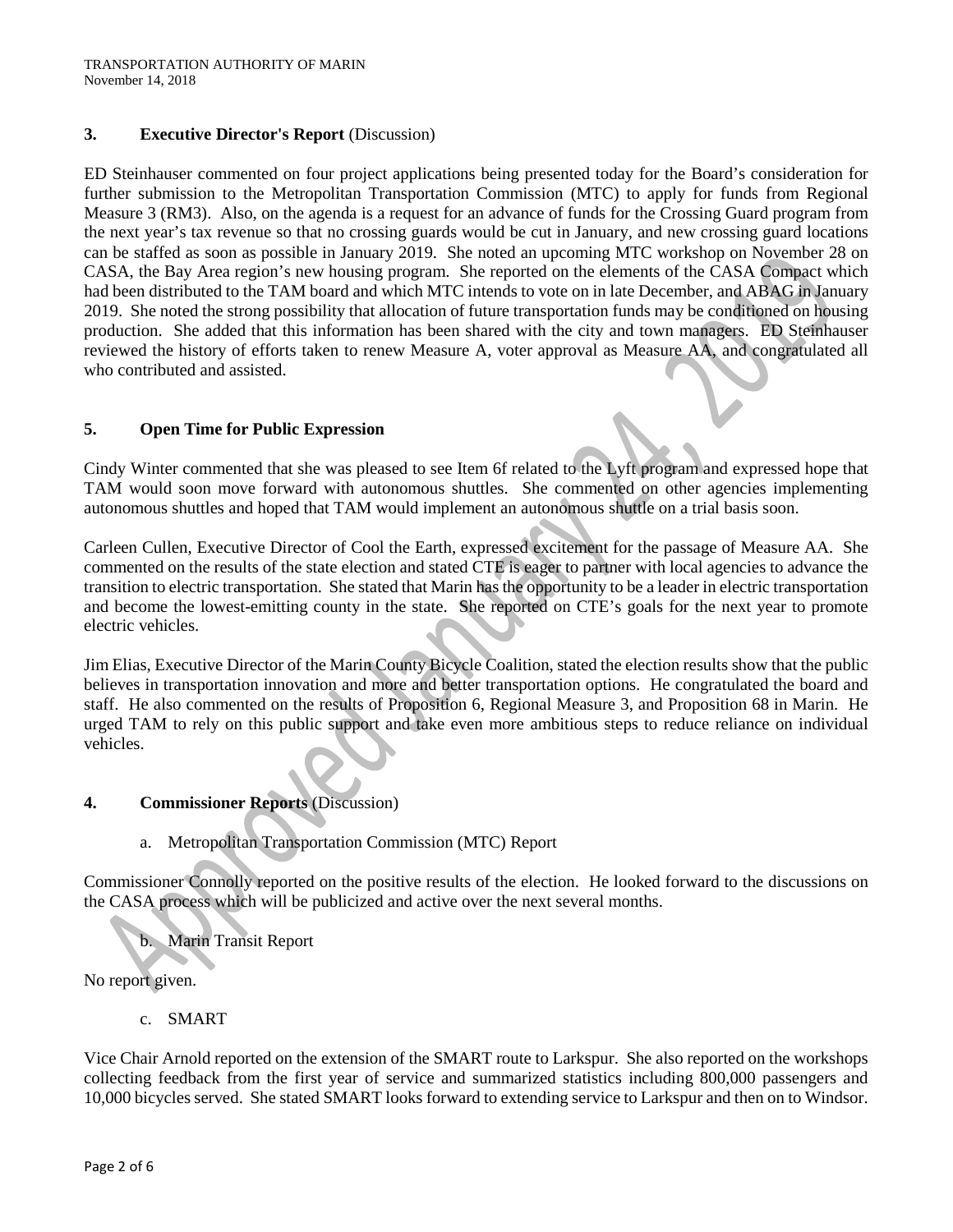### **6**. **CONSENT CALENDAR** (Action)

- a. Approve TAM Board Meeting Minutes of September 27, 2018
- b. Review and Acceptance of the FY2018-19 First Quarter Financial Report
- c. Allocate Transportation Sales Tax (Measure A) Interest Funds to Marin Transit for the Ferry "Wave Shuttle" Connector
- d. Appointment to the Citizens' Oversight Committee
- e. Program Additional State Transit Assistance (STA) funds from the Fifth Cycle Lifeline Transportation Program (LTP) Funds
- f. "GetSMART" Lyft Pilot Program One Year Program Update and Lyft/Whistlestop Contract Amendment
- g. Review and Acceptance of the First TAM Quarterly Project Status Report
- h. Advance Measure A Crossing Guard Carryover Funds to Current Budget Year

Chair Moulton-Peters opened and closed the Consent Calendar for public comment with no speakers coming forward.

Regarding Item 6f, Commissioner Rice stated she looked forward to the final report of the Lyft Pilot Program and the analysis of the riders and destinations.

Vice Chair Arnold moved to approve the Consent Calendar, which Commissioner Campbell seconded. The motion carried unanimously.

Item 9 was taken out of order.

#### **9. Review and Acceptance of the FY2017-18 TAM Comprehensive Annual Financial Report** (Action)

Chief Financial Officer Li Zhang presented the item which recommended that the TAM Board review and accept the FY2017-18 TAM Comprehensive Annual Financial Report. She introduced Ahmad Gharaibeh, TAM's audit manager from Vavrinek, Trine, Day & Co., LLP. She noted that, in the past, TAM has only received simple financial statements and this is the first year TAM will have a comprehensive report due to changes to the employee structure, employee benefits, and other changes related to TAM breaking away from Local Government Services to become a stand-alone agency. Ms. Zhang explained the format of the report and reviewed the introductory section including the agency profile, operations and key points relative to the economic health of the county.

Mr. Gharaibeh reviewed the financial and compliance sections of the audit report, explaining the audit process, audit opinion, and accounting requirements. He reviewed TAM's net financial position and compliance with the auditing requirements. He was pleased to report that, once again, TAM had no findings or opinions related to the audit.

Commissioner Lucan asked if the amount of the pension liability was a concern or if it might be in the future, and if a policy should be created to address it. Ms. Zhang stated staff is looking into it and will meet with the HR Adhoc Committee to address this issue.

Commissioner Campbell asked for an approximation of the other post-employment benefits (OPEB) liability. Ms. Zhang stated it is close to \$100,000, and that this topic will be included in the next HR Ad-hoc Meeting

Commissioner Withy asked if a subcommittee should be appointed to review the audit or if one of the standing subcommittees fulfills that function. Ms. Zhang stated the plan is to have the HR Ad-hoc committee manage both the HR functions and the audit functions. She added the Citizens' Oversight Committee reviews the audit each year and provides input in the selection of the audit team.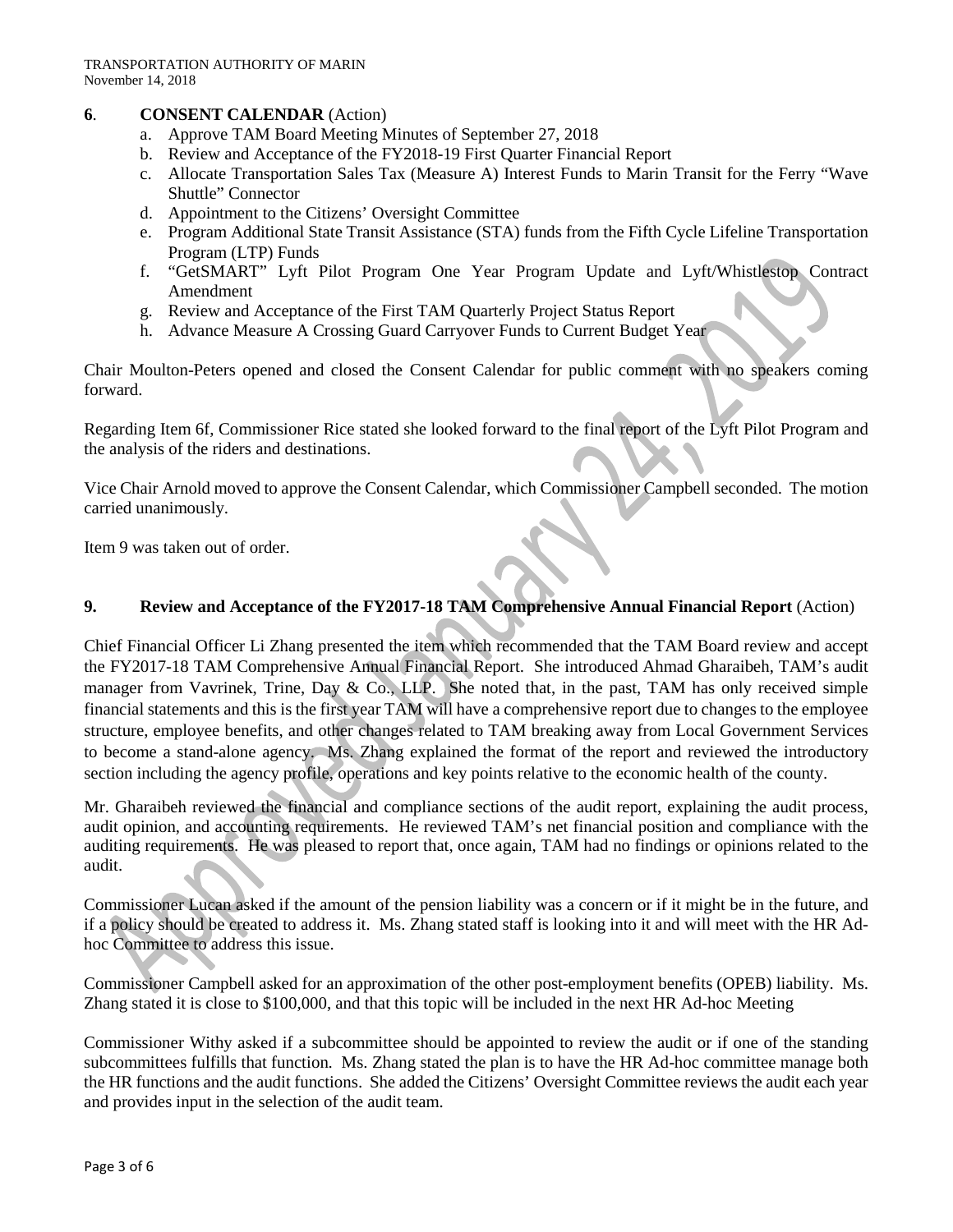Chair Moulton-Peters opened and closed the Item for public comment with no speakers coming forward.

Commissioner Kuhl moved to accept the FY2017-18 TAM Comprehensive Annual Financial Report, which Commissioner Fredericks seconded. The motion passed unanimously.

# **7. Approve Funding Request for the North-South Greenway** (Action)

ED Steinhauser introduced Project Delivery Manager Bill Whitney to present this item which recommended that the TAM Board:

(1) Approve a Resolution authorizing the Executive Director submit a request to the Metropolitan Transportation Commission (MTC) and the Bay Area Toll Authority to allocate Regional Measure 2 toll bridge funds for the construction phase of the North-South Greenway Gap Closure Project (Northern Segment) in the amount of \$10.6M;

(2) Authorize the Executive Director to enter into a Cooperative Agreement in the amount of up to \$10M with Caltrans to construct and administer the project (the Co-Op will be in effect until the project is completed);

(3) Allocate \$400,000 of the ½ cent Transportation Sales Tax Interest fund previously programmed by the Board in June 2018; and

(4) Authorize the Executive Director execute a contract amendment with the designers, Moffatt & Nichol, in the amount of \$400,000 to address and resolve unforeseen issues that have been encountered during final design.

He described the background of the plan to develop the Greenway and the existing and planned paths in the area. He reviewed the proposed connecting segments, the partners and funding mechanisms for each segment, and the design specifications and project timeline for the northern segment. ED Steinhauser noted that environmental work on the southern segment is continuing but the funding is not yet available for that path to be constructed. Grants will be applied for once the design is done.

Chair Moulton-Peters opened the Item for public comment.

Bjorn Griepenburg, Marin County Bicycle Coalition, (MCBC), thanked Mr. Whitney, the project team, and the TAM Board for their support of this project. He commented on the importance of the project to the community who uses the greenway.

Seeing no further speakers, Chair Moulton-Peters closed public comment on the Item.

Commissioner Kunhardt moved to (1) approve a Resolution authorizing the Executive Director submit a request to the Metropolitan Transportation Commission (MTC) to allocate Regional Measure 2 toll bridge funds for the construction phase of the North-South Greenway Gap Closure Project (Northern Segment) in the amount of \$10.6M; (2) authorize the Executive Director to enter into a Cooperative Agreement in the amount of up to \$10M with Caltrans to construct and administer the project (the coop will be in effect until the project is completed), (3) allocate \$400,000 of the ½ cent Transportation Sales Tax Interest fund previously programmed by the Board in June 2018, and (4) authorize the Executive Director execute a contract amendment with the designers, Moffatt & Nichol, in the amount of \$400,000 to address and resolve unforeseen issues that have been encountered during final design, which Commissioner Hillmer seconded. The motion passed unanimously.

# **8. Accept Three Initial Project Reports and concur with one additional for submittal to MTC** (Action)

ED Steinhauser introduced this item which recommended that the TAM Board Approve three Initial Project Reports (IPR) prepared by TAM to be submitted to the Metropolitan Transportation Commission (MTC) consisting of: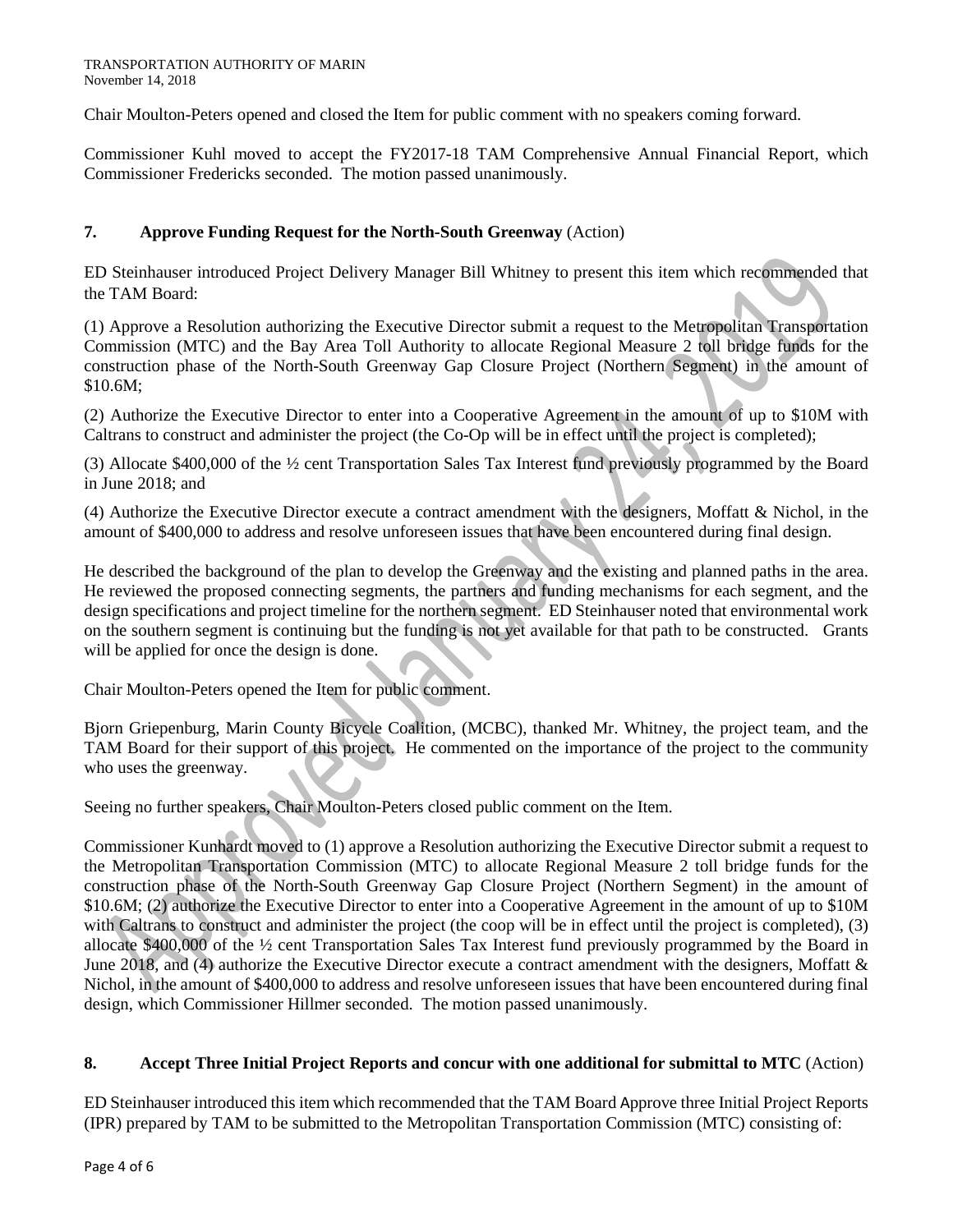#### TRANSPORTATION AUTHORITY OF MARIN November 14, 2018

1) The Marin-Sonoma Narrows Project (MSN);

2) The Highway 37 Project;

3) The Northbound 101 to Eastbound 580 Direct Connector Project; and

4), Further it is recommended that the TAM Board concur with the RM3 Initial Project Report application prepared by the lead agency, the Golden Gate Bridge, Highway and Transportation District (GGBHTD), for the relocation of the San Rafael Transit Center and that this action by the Board be forwarded to GGBHTD for their information.

ED Steinhauser stated these reports are for projects that were included in RM3 and will now be submitted to MTC to request funds. MTC has a November  $19<sup>th</sup>$  deadline for these submittals, a deadline linked to required reporting under the legislation approving RM3. The IPRs for submittal include the amounts requested and the project schedules. She added that the RM3 funds will not be allocated as soon as staff was hoping, due to challenges still being litigated regarding the voter approval of RM3 in June. MTC will be holding hearings on the bridge tolls in December and staff will keep the board updated.

Nick Nguyen, Principal Project Delivery Manager, presented the Marin-Sonoma Narrows IPR. He noted the northbound and southbound lanes of the B3 segment are open for business and he congratulated Caltrans and the other project partners. He stated the next year of design will cover Phase 2 and reviewed the amount that would be requested, noting that TAM would be seeking other funding sources in the future along with RM3.

Vice Chair Arnold asked about the amount allocated to Sonoma County for their segment, and ED Steinhauser stated that the dollar amounts are preliminary and staff has not been able to confirm, as of this date, the exact amount. She discussed the segments of the project that Sonoma still needs to finish. She noted that the amount available to TAM will be close to what is needed to finish the project but it still has to be negotiated. She stated that further discussion and decisions would come back to the board for action as well.

Mr. Nguyen presented the SR37 IPR. He stated the SR37 Policy Committee met in early November to discuss the detailed corridor projects and he presented the projects that were approved by that committee. TAM will be submitting a \$3 million project to MTC to conduct a detailed study of Segment A, the portion of SR 37 that lies within Marin County.

Commissioner Kunhardt asked about the relationship of the \$3 million to the previously TAM Board requested \$15 million Segment A study that was reviewed by the MTC Policy Committee at their last meeting. Mr. Nguyen stated that the \$3 million requested in the IPR would be enough for an initial study and TAM may later request additional funds.

Dan Cherrier, Deputy Executive Director, presented the IPR for the Northbound 101 to Eastbound 580 Direct Connector. He noted that several alternatives have been considered and reviewed, with more work to refine details. The funds requested will allow TAM to begin the Project Initiation Document, Environmental Document, and outreach process.

Commissioner Kunhardt asked for an explanation of the project graphic, which Mr. Cherrier provided. He added there will be a further project analysis to evaluate the alternatives and that the exact layout of the flyover may change. Commissioner Rice wanted to emphasize, as well, the needs of the local traffic in the design of the project. ED Steinhauser agreed and stated the technical studies will include a traffic analysis.

ED Steinhauser noted that TAM is being asked only to concur with the IPR for the relocation of the San Rafael Transit Center (SRTC), which is being submitted by the Golden Gate Bridge, Highway and Transportation District. Mr. Whitney introduced Ray Santiago, Bridge District Principal Planner. He reviewed the history of the facility and the SRTC's planned process to develop the project.

Vice Chair Arnold commented on the urgency of this project in order to connect SMART to Larkspur.